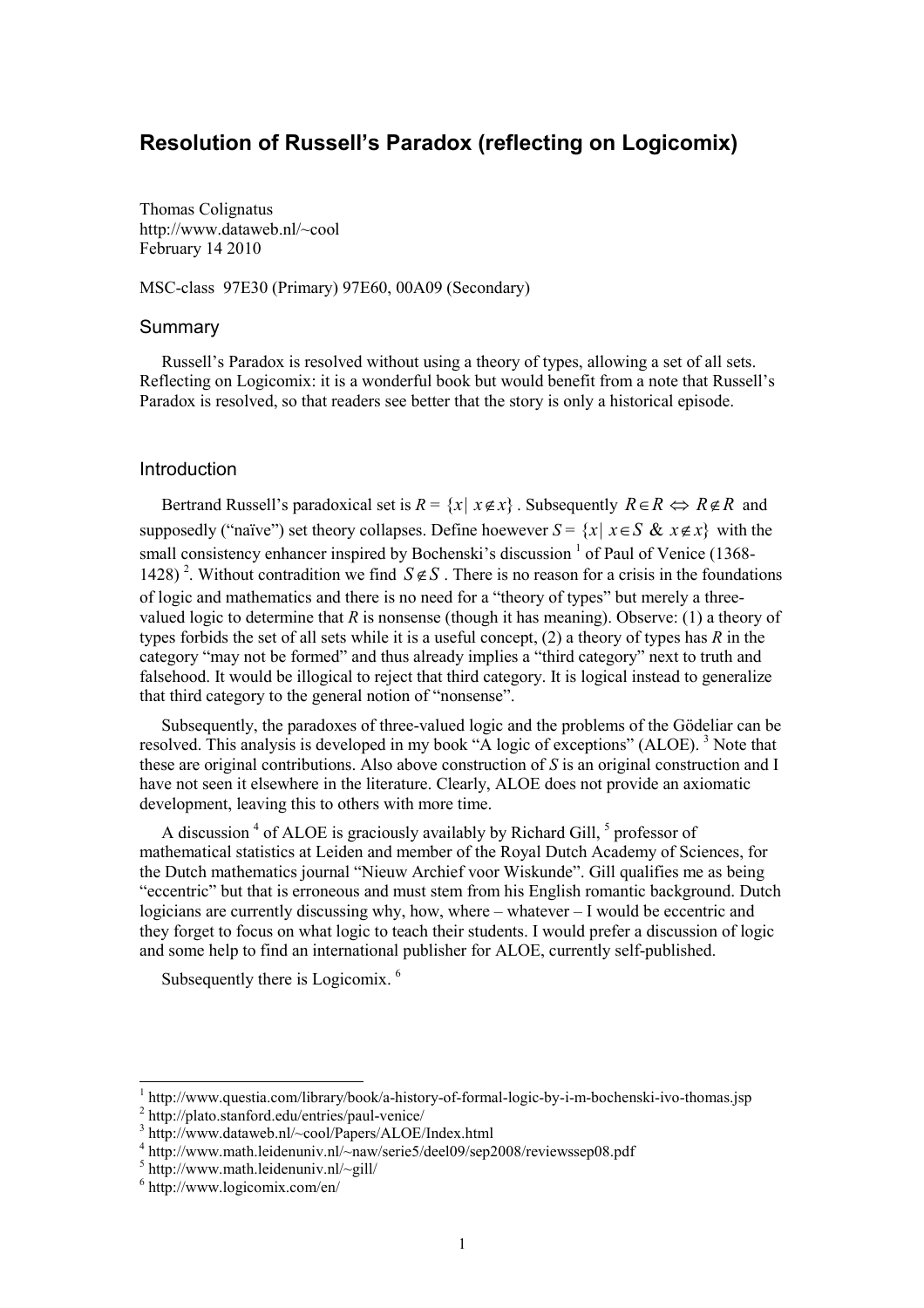#### An appreciation of Logicomix

Logicomix is a wonderful read. Anyone who has studied the history of logic will savour the story and interplay of characters. The authors Apostolos Doxiadis and Christos H. Papadimitriou (and artists Alecos Papadatos and Annie Di Donna) acknowledge that they bend history to arrive at a more dramatic storyline but this does not hurt. I didn't see enough of L.E.J. Brouwer but there are other places for when that need arises.

It is not clear for how long the website of Logicomix will be on the internet. The book is a success, likely to become a classic, and fans can imagine a Hollywood production. However, for the sake of this exposition I have included two short sections of the website, in Appendix A and B, retrieved today.

The authors of Logicomix have not benefitted from ALOE which is no surprise given the curious way how logicians do their research. By consequence Logicomix still is very "campy" or old-fashioned and non-ALOE. It displays the chaos and disarray of the field of logic and the foundations of mathematics in that period and even at modern universities, and it does not present that resolution of these matters as given by ALOE.

We should hope that the general public is properly informed and not misled as to the proper situation with respect to Russell's Paradox. For highschool, a mathematical educator  $\gamma$ would wish for a sound development and training in reasoning, logic and set theory, and this programme seems to be blocked systematically by curious notions of paradoxes, contradictions and complexity. As shown above the issue is straightforward and quite beneficial for young minds eager for some sense and rationality and in danger of nonsense and irrationality.

NB. This present paper focusses on the simple issue of Russell's Paradox since the discussion of the Gödeliar is more complex. It follows Logicomix in selecting Russell and his paradox as keys to open the mind. I thank the authors for this tactic.

#### **Conclusion**

Logicomix recalls Russell's note to Frege and Frege's hurried note for the printer of his proud but suddenly "destroyed" book. The authors of Logicomix might regard ALOE in the same way. Logicomix seems to be conceived to tell the everlasting story of logic and the foundations of mathematics but turns out to be only a report on a historical episode. Readers who enjoy Logicomix as much as I have done may hope that the authors also have the insight in logic and the intellectual strength as shown by Frege.

## Appendix A: "The story"

#### Quote from the website: <sup>8</sup>

"Covering a span of sixty years, the graphic novel Logicomix was inspired by the epic story of the quest for the Foundations of Mathematics.

This was a heroic intellectual adventure most of whose protagonists paid the price of knowledge with extreme personal suffering and even insanity. The book tells its tale in an engaging way, at the same time complex and accessible. It grounds the philosophical struggles on the undercurrent of personal emotional turmoil, as well as the momentous historical events and ideological battles which gave rise to them.

The role of narrator is given to the most eloquent and spirited of the story's protagonists, the great logician, philosopher and pacifist Bertrand Russell. It is through his eyes that the

 7 http://www.dataweb.nl/~cool/Papers/Math/Index.html

<sup>8</sup> http://www.logicomix.com/en/index.php?option=com\_content&view=article&id=92&Itemid=28